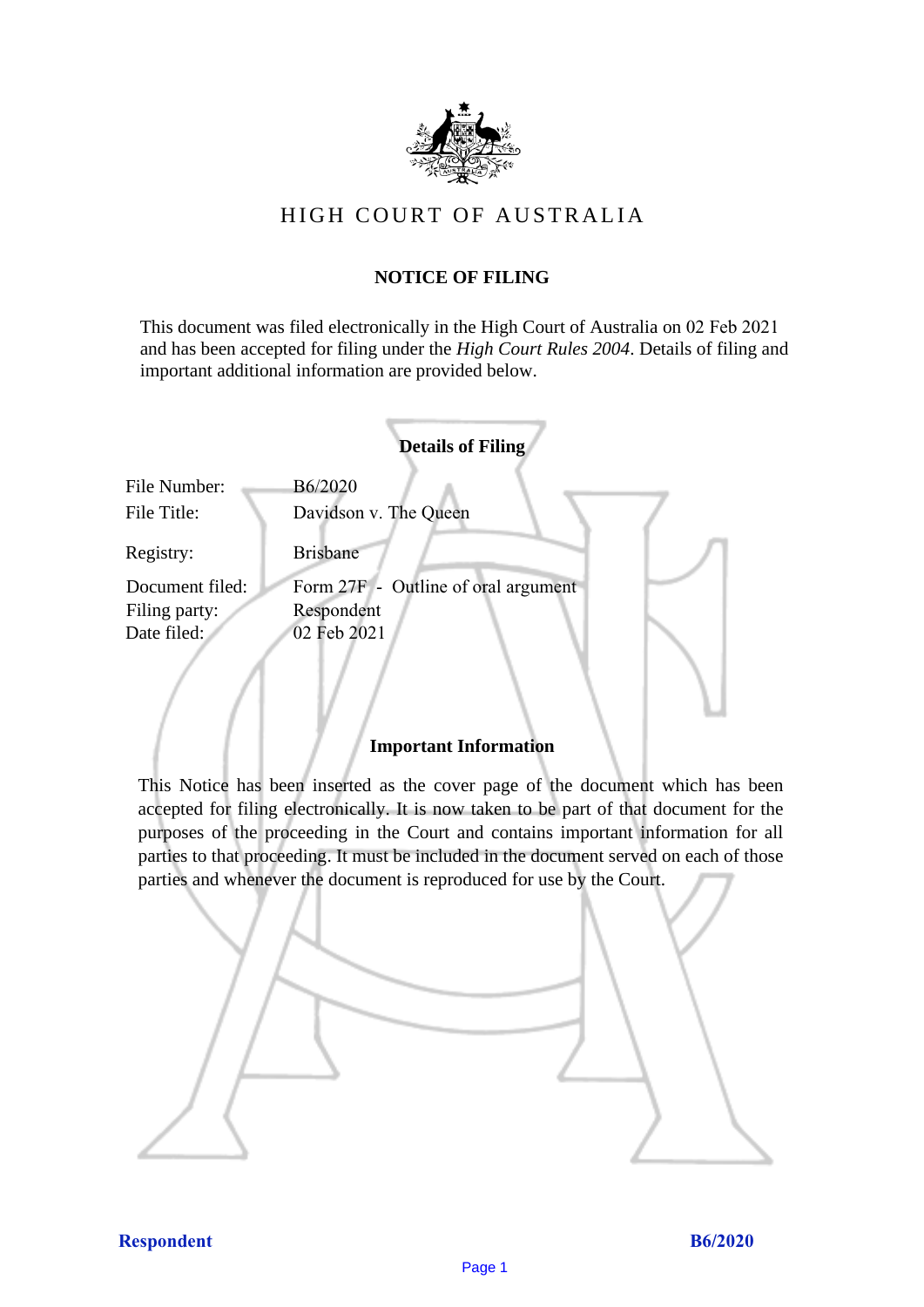# BETWEEN: CHARLES WILLIAM DAVIDSON

Applicant

and

## 10 THE QUEEN

Respondent

#### RESPONDENT'S OUTLINE OF ORAL SUBMISSIONS

#### Part I: Certification

1. This submission is in a form suitable for publication on the internet.

## Part II: Outline of propositions to be advanced in oral argument

20 The test applied by the members of the Court of Appeal

- 2. No error is evidenced merely by virtue of the members of the Court of Appeal having referred to a statement of this Court in  $R \nu$  Bauer (2018) 266 CLR 56 (at [58]).
- BETWEEN:<br>
CHARLES WILLIAM DAVIDNON<br>
dyplication<br>
and<br>
10<br>
10<br>
10<br>
10<br>
RESPONDENT'S OUTLINE OF ORAL SUIDINESSIONS<br>
Aragonetics<br>
RESPONDENT'S OUTLINE OF ORAL SUIDINESSIONS<br>
Part II: Certification<br>
1. This submission with a 3. While the legislative framework enacted under the Uniform Evidence legislation must be considered, the use of evidence for the purposes for which "coincidence" or "tendency" evidence may be adduced, is not itself new. To that end, the judgment of this Court in  $R$  v Bauer referred to earlier decisions of the Court<sup>1</sup> involving the application of common law principles, in support of the subject statement at [58]. Earlier within the judgment<sup>2</sup> the Court also identified that a decision<sup>3</sup> determined with 30 reference to common law principles may still be of relevance when considering whether evidence is of "significant probative value" within the meaning of the Evidence Act

<sup>&</sup>lt;sup>1</sup> HML v The Queen (2008) 235 CLR 334 and BBH v The Queen (2012) 245 CLR 499, the latter being an appeal from the Queensland Court of Appeal.

<sup>&</sup>lt;sup>2</sup> R v Bauer (2018) 266 CLR 56 at [52].

<sup>&</sup>lt;sup>3</sup> Specifically, *HML v The Queen* (2008) 235 CLR 334.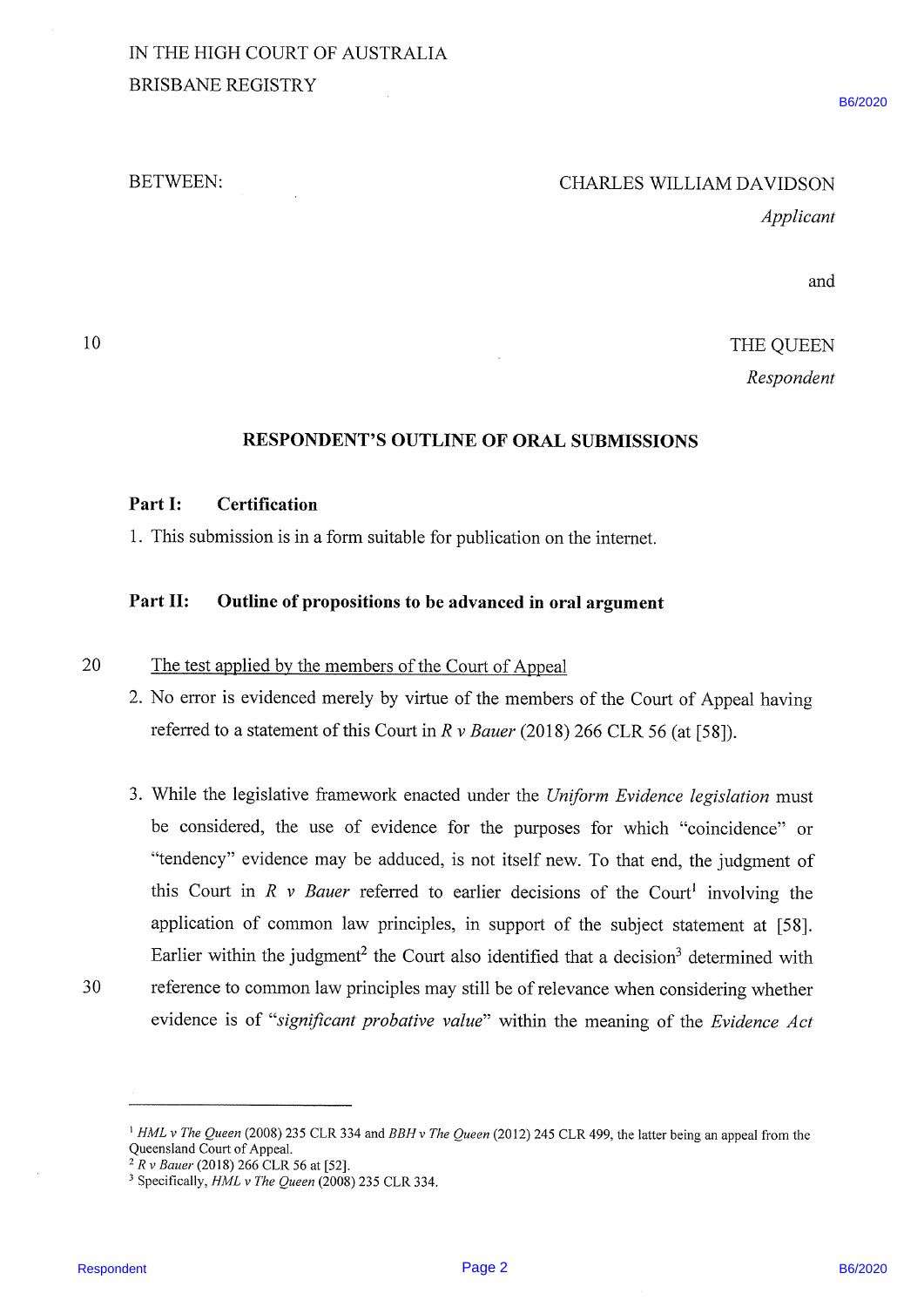2008 (Vic), notwithstanding the "less demanding criterion" under the Act, than at common law. B6/2020

. Conversely, as has been observed by the Queensland Court of Appeal\*, statements of this Court in R v Bauer and other cases involving a consideration of equivalent legislative provisions which exist in other Australian jurisdictions may be considered "illustrative"<sup>5</sup> or "useful in illuminating the applicable logic"<sup>6</sup> of how evidence may be probative in a particular case.

-2-

- $10$ The applicant's submission places undue significance on McMurdo JA having utilised the term "link". The term "link" is not itself derived from the Evidence Act 2008 (Vic). The use of the term here may be seen as but another way to express the requirement for the evidence to have (the required) "nexus"', in order to be probative. Consistent with that, Boddice J also referred<sup>8</sup> to "the need for a common linkage" and such need as having been "recently reaffirmed" by the High Court in  $R \nu$  Bauer.
	- 6. Further, the applicant's assertion that McMurdo JA "relied on  $R$  v Bauer",  $9$  does not provide a complete picture of his Honour's process of reasoning. After referring to the need for the link between the facts and circumstances of each offence to have "a degree
- Example 2020 B6/2020 B6/2020 B6/2020 B6/2020 B6/2020 B6/2020 B6/2020 B6/2020 B6/2020 B6/2020 B6/2020 B6/2020 B6/2020 B6/2020 B6/2020 B6/2020 B6/2020 B6/2020 B6/2020 B6/2020 B6/2020 B6/2020 B6/2020 B6/2020 B6/2020 B6/2020 20 of probative force which warranted its admission, notwithstanding its prejudicial effect"<sup>10</sup>, his Honour proceeded to speak to what "that degree of probative force" required was, identifying it to be that as prescribed by this Court in *Phillips v The* Queen (2006) 225 CLR 303<sup>11</sup>. He then turned to consider the probative value of the evidence with reference to the issues at trial.<sup>12</sup> His Honour's reasoning was in that way actually consistent with that which the applicant attributes<sup>13</sup> as demonstrating that Boddice <sup>J</sup> (in dissent) "ultimately applied the correct common law principles".

<sup>&</sup>lt;sup>4</sup> See for example R v McNeish [2019] QR 355 at [38] per Sofronoff P and Henry J and at [79] per McMurdo JA.

 $5 Rv$  McNeish [2019] 2 QR 355 at [79] per McMurdo JA.

 $6 Rv$  McNeish [2019] 2 QR 355 at [42] per Sofronoff P and Henry J.

<sup>&</sup>lt;sup>7</sup> See for example Hoch v The Queen (1988) 165 CLR 292 at 301 and Phillips v The Queen (2006) 225 CLR 303 at 320-321.

 $8 R v$  Davidson [2019] QCA 120 at [226]: CAB at page 242.

<sup>&</sup>lt;sup>9</sup> See the applicant's submissions at paragraph 26.

<sup>10</sup> R v Davidson [2019] QCA 120 at [14]: CAB at page 209-210.

 $11$  At 320-321.

<sup>&</sup>lt;sup>12</sup> R v Davidson [2019] QCA 120 at [15]: CAB at page 210 - referring to the summing of the learned trial judge from CAB at page 18 lines 17-39.

<sup>&</sup>lt;sup>13</sup> Applicant's submissions at paragraph 57 and 58.